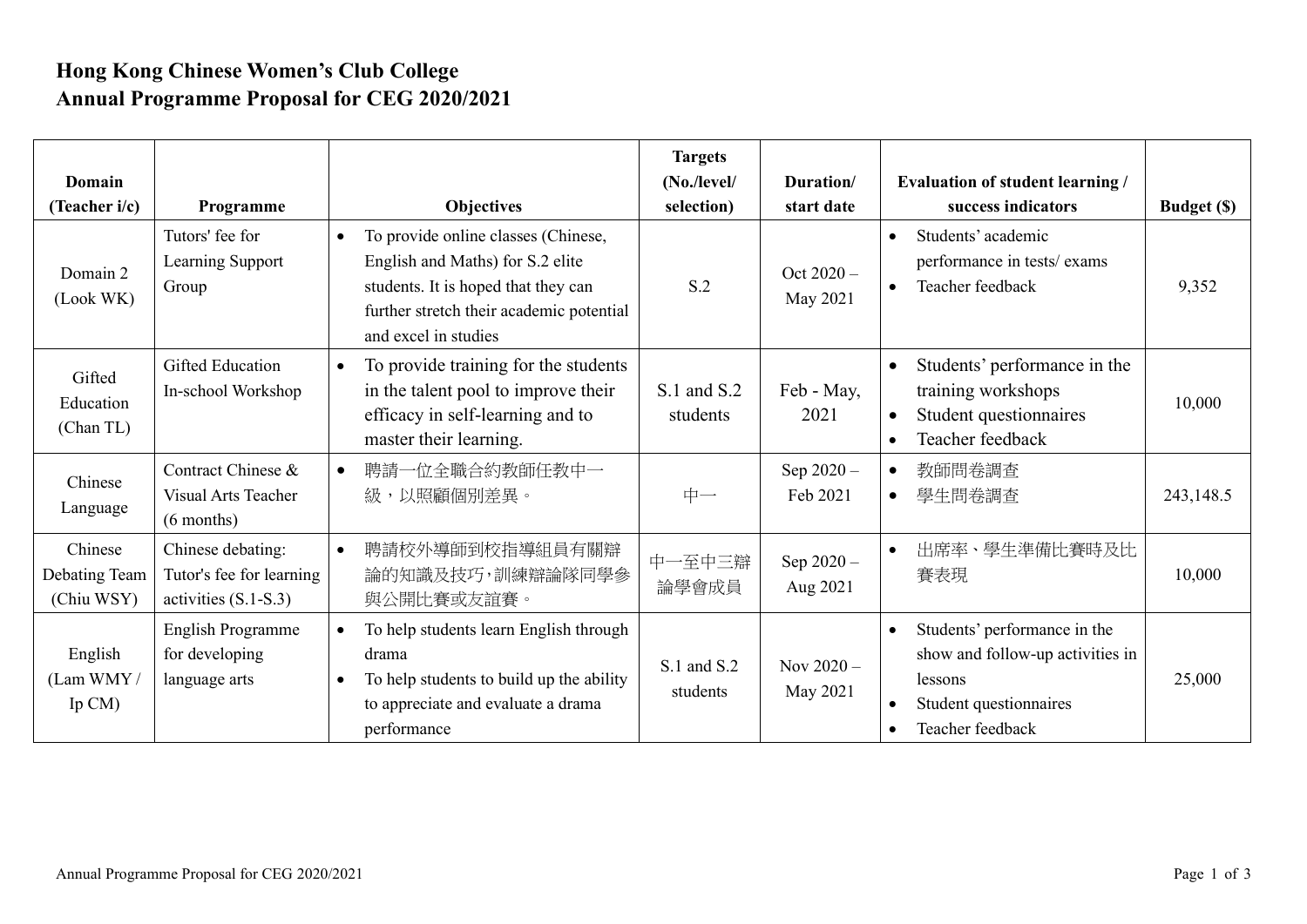| English<br>Debating Club<br>(Lam KSS)  | English debating:<br>Tutor's fee for learning<br>activities (S1-S3) | To hire tutors to give training and<br>$\bullet$<br>workshops to debaters and in debating<br>skills, presentation skills and public<br>speaking skills. The tutor will also<br>give advice to students for external<br>events and competitions.                                                                                                    | English<br>Debating Club<br>members<br>$(S.1-S.3)$ | Sep $2020 -$<br>Aug 2021    | Attendance rate and<br>$\bullet$<br>performance in external event<br>and competitions<br>10,000 |  |
|----------------------------------------|---------------------------------------------------------------------|----------------------------------------------------------------------------------------------------------------------------------------------------------------------------------------------------------------------------------------------------------------------------------------------------------------------------------------------------|----------------------------------------------------|-----------------------------|-------------------------------------------------------------------------------------------------|--|
| Mathematics<br>(Cheung YP /<br>Lee WH) | S.2 Calculator<br><b>Training Programme</b>                         | To introduce basic operations of<br>$\bullet$<br>scientific calculator<br>To equip students with appropriate<br>$\bullet$<br>operation skills of the calculator in<br>obtaining answers<br>To help students well use of<br>$\bullet$<br>calculators solving mathematics<br>problems.<br>To enhance students understanding<br>mathematics concepts. | S.2 Students                                       | Nov 2020                    | Coach feedbacks<br>$\bullet$<br>4,600                                                           |  |
|                                        | S.3 Maths Tutorial<br>classes                                       | To assist S.3 students who have a poor<br>$\bullet$<br>performance in Mathematics in the<br>first term of 2020/2021.                                                                                                                                                                                                                               | S.3 students                                       | Second Term<br>in 2020-2021 | Improvement in their<br>mathematics results.<br>7,500                                           |  |
| Maths Team<br>(Chung OP)               | S1-S3 High Achievers<br>Programme                                   | To enrich students with mathematical<br>$\bullet$<br>knowledge.<br>To cultivate students' logical thinking<br>$\bullet$<br>skills and problem solving skills.<br>To help students make preparation for<br>$\bullet$<br>various external mathematical<br>competitions.                                                                              | Approximately<br>40 S1-S3<br>students              | Oct 2020-<br>Aug 2021       | Prizes in external competitions.<br>$\bullet$<br>55,200                                         |  |
| <b>Liberal Studies</b><br>(Look WK)    | <b>Liberal Studies</b><br>teaching tutor                            | To enhance students' study skills for<br>$\bullet$<br><b>HKDSE</b>                                                                                                                                                                                                                                                                                 | S.4-6 students                                     | Sep 2020-<br>May 2021       | Students' learning outcomes &<br>29,952<br>Teachers' evaluation                                 |  |
| Science<br>(Chan KW)                   | S1, S2 IS tutorial<br>classes                                       | Coping with the diverse and special<br>$\bullet$<br>learning needs of students with varied                                                                                                                                                                                                                                                         | S.1-6 students                                     | Whole year                  | Comparison of test and<br>2,672<br>examination results                                          |  |